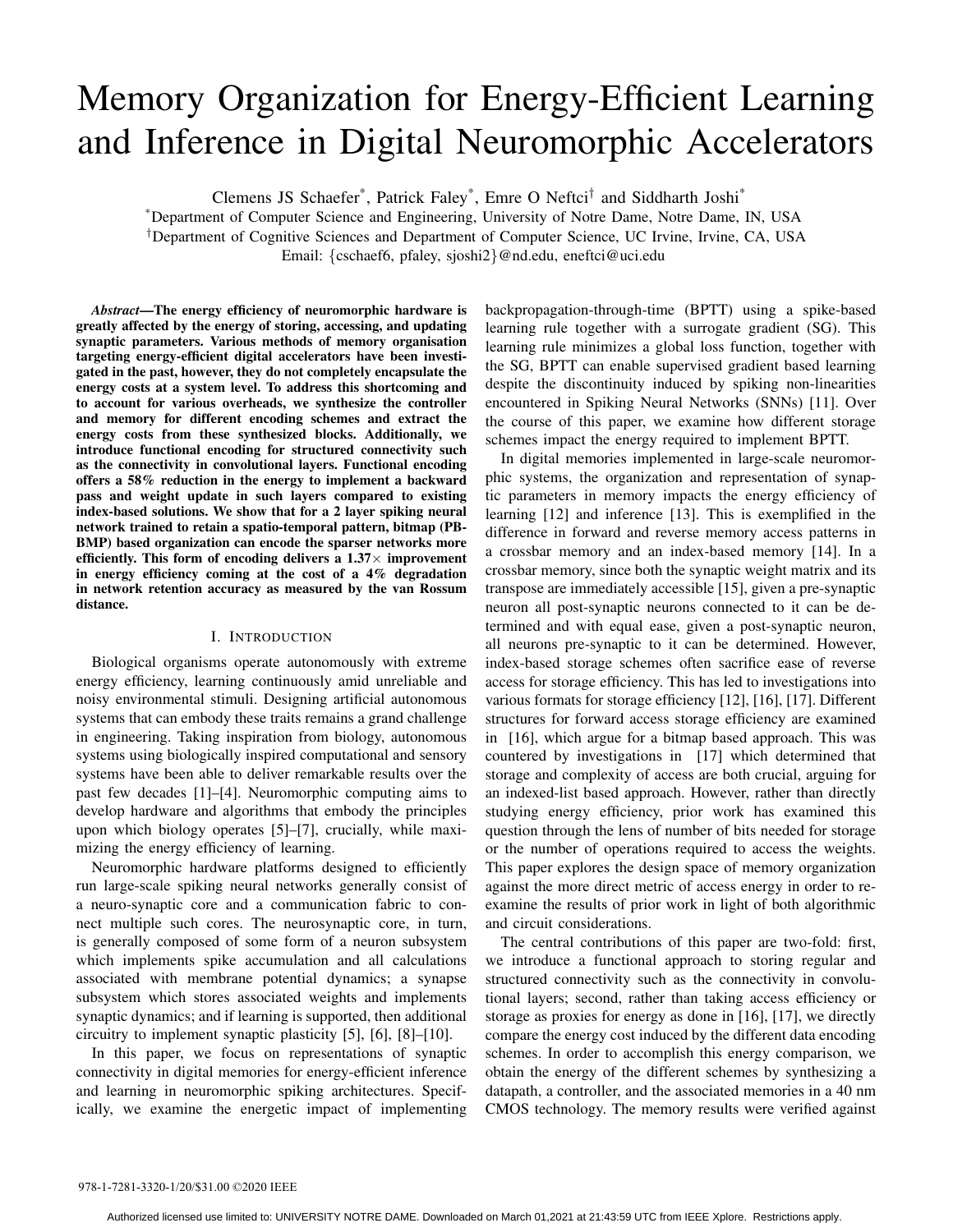CACTI [18] (a SPICE accurate architectural memory model) to ensure correctness.

# II. BACKGROUND

### *A. Surrogate Gradient Learning*

The model used in this paper consists of networks of plastic integrate-and-fire neurons, expressed here in discrete time:

$$
U_i^{(l)}[n] = \sum_j W_{ij}^{(l)} P_j[n] - \delta R_i[n],
$$
  
\n
$$
S_i^{(l)}[n] = \Theta(U_i^{(l)}[n] - \vartheta)
$$
  
\n
$$
Q_j[n+1] = \alpha Q_j[n] + S_j^{(l-1)}[n],
$$
  
\n
$$
P_j[n+1] = \beta P_j[n] + Q_j[n],
$$
  
\n
$$
R_i[n+1] = \gamma R_i[n] + S_i[n].
$$

where  $U_i^{(l)}[n]$  is the membrane potential of neuron i at layer l at time step n, W is synaptic weight matrix,  $\vartheta$  is the firing threshold and  $S_i^{(l)}$  is the spiking output of this neuron. The function  $\Theta$  is the step function, *i.e.*  $S_i^{(l)}[n] = 1$ when  $U_i^{(l)}[n] = 0$ . The constants  $\beta$ ,  $\gamma$  and  $\alpha$  capture the decay dynamics of the membrane potential  $U_i$ , the refractory (resetting) state  $R_i$  and the synaptic state  $Q_i$  and can be related to time constants in leaky integrate-and-fire neurons. States P and Q describe the traces of the membrane and the currentbased synapse, respectively.  $R$  is a refractory state that resets and inhibits the neuron after it has emitted a spike, and  $\delta$ is the constant that controls its magnitude. Note that (1) is equivalent to a discrete-time version of the Spike Response Model  $(SRM)$ <sup>0</sup> with linear filters [19]. This SNN and the ensuing learning dynamics can be transformed into a standard binary neural network by setting all  $\alpha = 0$ , replacing all  $P_i[n]$ with  $S_j^{(l)}[n-1]$  and dropping Q and R.

Assuming a global cost function  $\mathcal{L}$ , the gradients with respect to the weights in layer  $l$  can be computed using backpropagation-through-time [11]. Θ is non-differentiable but following a surrogate gradient learning, Θ's derivative can be replaced by a smooth sigmoidal or piecewise constant function for optimization purposes [11]. Our experiments make use of the normalized negative part of a fast sigmoid function and a Van Rossum distance [20].

# *B. Quantization*

Efficient implementations of learning on-chip entail learning with quantized weights, gradients, and membrane voltage dynamics. To accurately model the effect of quantizing the weight and gradient values we follow the procedures outlined in [21] and [22], as shown in Fig. 1. Weights are quantized by restricting them to a feasible weight range defined by (min =  $-1 + \sigma(b_w)$  and max =  $+1 - \sigma(b_w)$ ), where  $b_w$ is the number of bits encoding the weight and  $\sigma(b) = 2^{1-b}$ .

To prevent overflow, weights in each layer are scaled by  $\eta$ where:

$$
\eta = 2^{\text{round}\left[\log_2\left(\frac{(\frac{1}{\sigma(b_w)} - 0.5) \cdot \sigma(b_w)}{\sqrt{\frac{3}{\text{fan in}}}}\right)\right]},\tag{2}
$$



Fig. 1. Quantization schematic illustrating the quantization process in forward and backward pass. Note the membrane potential (M) needs to be stored for the backward pass. Squares indicate operations (i.e.  $Q_E$  quantize error) and diamonds stored values (i.e. membrane potential and weights).



Fig. 2. The schematic of the logic used to generate the convolutional sparsity pattern. The blue-shaded elements are combinational logic while the green shaded elements are registers. Precomputed parameters are used to determine if the read address is valid, preventing spurious reads to minimize energy consumption.

and *fan in* represents the number of connections into a layer. In the backward pass the error is first normalized by its greatest absolute value and then clipped and quantized to ensure precision is maintained. After computing and normalizing the gradients, stochastic rounding is applied to increase the gradient precision when learning over multiple epochs.

### *C. Encoding Connectivity and Weights*

Index based and bitmap based representations can improve the efficiency with which different synaptic connectivity patterns are stored in digital memories [13], [16], [17], [23]. Here, we very briefly introduce the terminology used in this paper, but refer the readers to [16], [17] for a more in-depth review of the topic. Crossbar (CB) based storage schemes sequentially store all potential synaptic parameters between input (presynaptic neurons) and outputs (post-synaptic neurons) in the memory. This offers constant-time access to any synapse based on the post and pre-synaptic neuron address [12], [24].

Alternatively, index based methods are better suited to storing sparse connections. Such methods only store the nonzero connections and an additional set of pointers, obviating the need to store any absent synapses. Two sparse representation schemes have been introduced in [16], [17] within the context of weight storage; these are the compressed sparse row (PB-CSR) and pointer based bitmap (PB-BMP). Due to the flexibility afforded by different index-based sparse storage schemes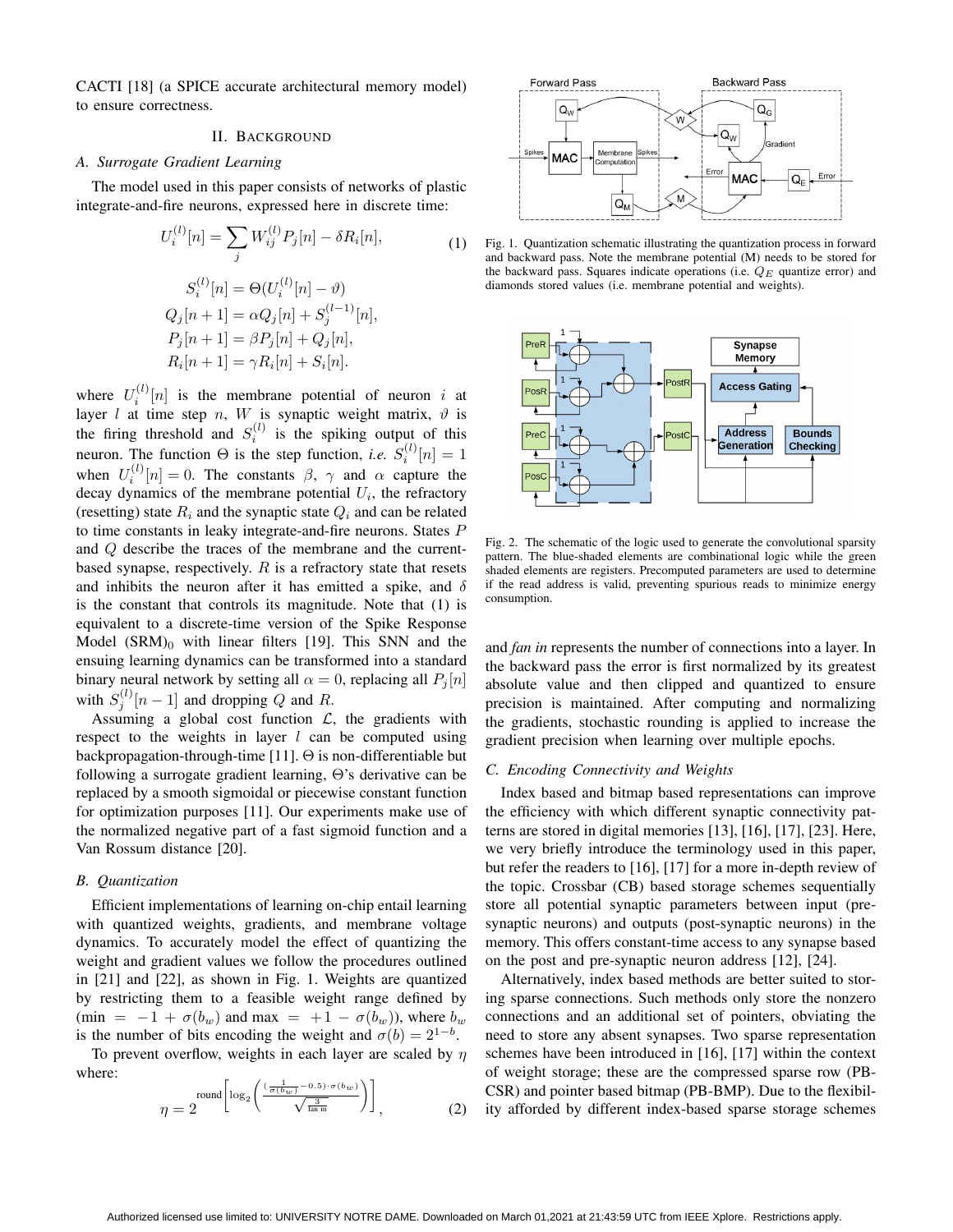they are also employed in Intel Loihi [8]. In addition to these general representation schemes, this paper also introduces a functional scheme to better represent regular and patterned connectivity. Through functional encoding, the connectivity information can be derived through run-time reconfigurable combinational logic shown in Fig. 2. Hence only the synaptic parameters that exist need be stored. Zero-weight synapses don't require explicit storage and the connectivity can be computed through the function. Since, the connectivity is computed rather than stored, this saves on the memory size as well as the energy required per memory access. This saves on both the size of the memory and the number of reads to the memory which are more expensive than evaluation combinational logic.

Encoding the connectivity pattern induced by convolutions into a function (see (3), (4)) incurs a few integer additions and subtractions while iterating over the size of the convolutional kernel. The latency and energy cost of this is minimal in comparison to a register file look-up. Further, parts of this can be executed in parallel to enable multi-bank memory access if required. The function that governs the forward lookup is written as a two-dimensional function given by:

$$
f(PreR, PosR) = PreR + PosR
$$

$$
f(PreC, PosC) = PreC + PosC
$$
 (3)

where, *Pre* and *Post*, represent the pre and post-synaptic neurons respectively, *R* and *C* represent the row and column in a 2D kernel, and *pos* represents an iterator to generate all fanouts for a given presynaptic neuron. Similarly, the inverse function is given by:

$$
f^{-1}(PostR, PosR) = PostR - PosR
$$
  

$$
f^{-1}(PostC, PosC) = PostC - PosC.
$$
 (4)

#### III. ENERGY IMPACT OF CONNECTIVITY ENCODING

In order to study the interplay between memory storage, access efficiency, synaptic parameter quantization, and energy efficiency we implement these storage schemes at the RTL level. We synthesized controllers and the memory and datapaths, for the different encoding strategies, in 40 nm CMOS using a standard Synopsys flow. Memory read and write energies extracted from this are verified against a CACTI model for the same technology-node. In all the experiments reported below, unless otherwise mentioned, only the active energy of this synthesized system is reported. These energies are reported for one entire forward or backward pass of a layer in an SNN. In each case the indirection tables and the weight tables are split into different memories, to minimize the energy-cost of indirection. Figure 3 shows the effect of weight precision on the energy efficiency for different encoding schemes for both the convolution (bottom) and the fully connected (top) layers. The energy for the forward pass across an entire layer is shown on the left, while the energy for the backward pass for an entire layer is shown on the right. We examine the energy required to implement a forward



Fig. 3. Top: Energy trade-offs for different levels of weight quantization for a fully connected layer (input 728, output 128) given a sparsity level of 25%. The left graph shows the energy cost associated with memory accesses during a forward pass and right graph shows the energy cost associated with memory access and writes during a backward pass. Bottom: Energy trade-offs for different levels of weight quantization for a convolutional layer (input  $28 \times 28$ , size  $3 \times 3$ ,  $32$  in channels,  $32$  out channels). Left graph shows energy cost incurred during a forward pass and right graph shows the energy cost incurred a backward pass.



Fig. 4. Order of magnitude of the minimal energy consumption for a fully connected layer (input 728, output 128) with 8-bit weight precision. For the range of leakage energy contribution and the density nonzeroes in the layer, we denote the energy through the color and the most efficient storage scheme through the symbol. The energy is calculated for a combination of the forward and backward pass.

and a backward pass for a fully connected layer of size  $728 \times 128$  with a density of 75% (sparsity of 25%). For the FC layer, in the forward pass, the PB-BMP structure delivers the lowest energy over a range of weight quantization values. This is due to the more compact representation leading to smaller memories which are not penalized as much during write operations. For the convolutional layer, we implement convolution over an input of size  $28 \times 28$  with a filter of size  $3 \times 3$ . While the energy cost of calculating the connectivity through a function is comparable to that of the index based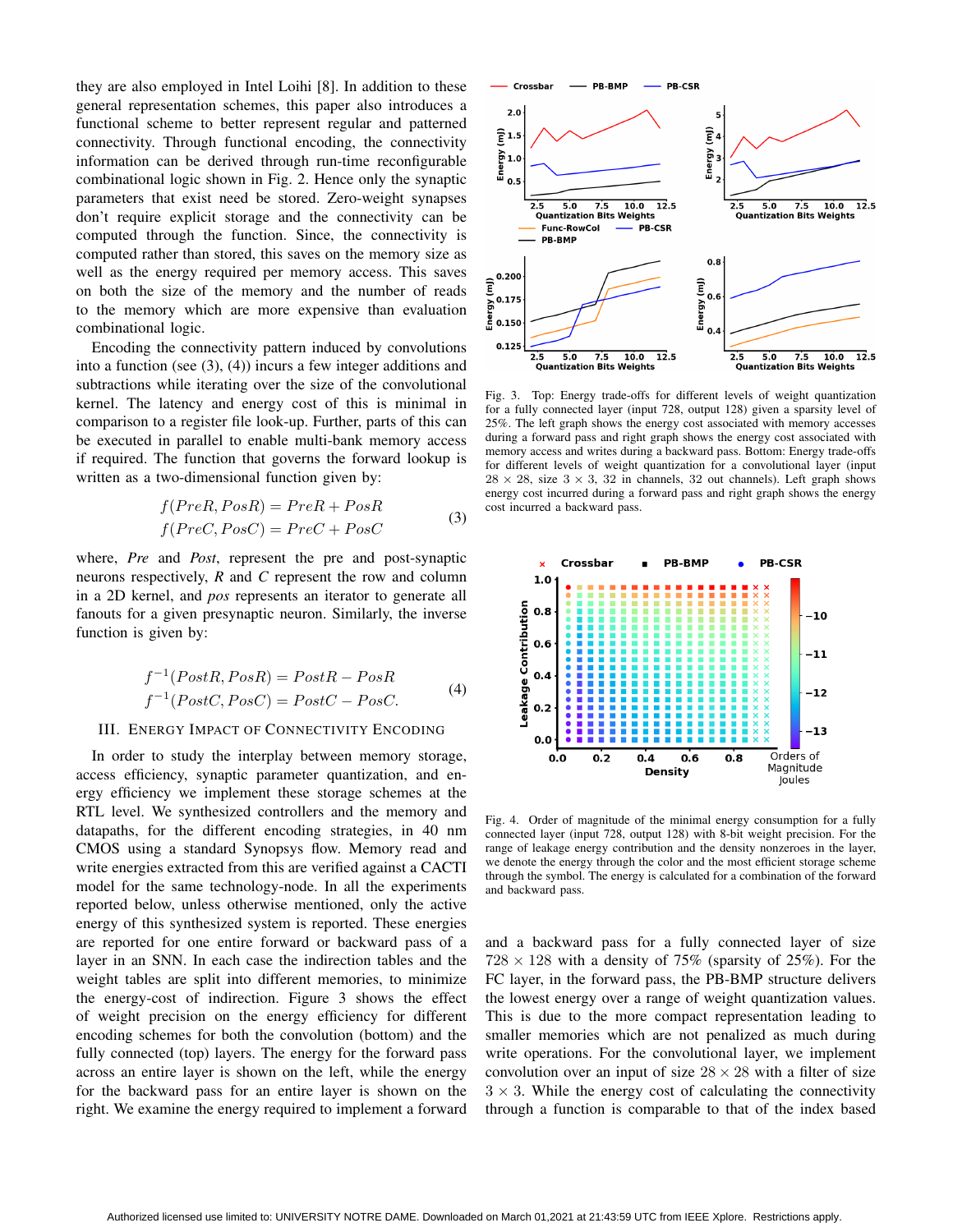

Fig. 5. A learning curve with an exemplary output of the SNNs after 60, 600, 2000 and 6400 epochs, we use the Van Rossum distance as a measure of the SNNs performance.

PB-CSR, the energy consumed in the backward pass when using our function is much lower due to far fewer memory accesses.

Figure 4 shows the performance of the different connectivity encoding schemes when connection density is varied over the range 5% to 100% while simultaneously varying the sparsity of input activity. Since the frequency of activity corresponds to the frequency with which a forward and reverse pass through the memory occur, sparse activity would correspond to leakage power from the memory dominating. Interestingly, the results contradict general assumption from previous work [17] where the number of memory accesses dominated all energy. This is because the size of the memory has an out-sized impact on the access and write energy as well as the leakage energy.

# IV. SYSTEM DESIGN CONSIDERATIONS

We analyze the effect of different encoding schemes and varying resolution on the accuracy of a spiking network trained as outlined in Section II-A. The network, trained on a spatiotemporal pattern as shown in Fig. 5, consists of one input layer with 700 neurons, one hidden layer with 400 neurons, and 250 output neurons. We provide an input of 700 Poisson spike trains over 250 time steps with varying inter-spike intervals. The target was generated by taking a clean pattern and multiplying it with Bernoulli noise ( $p = .95$ ). We use the van Rossum (VR) distance [25] as a loss function; the VR distance calculations are performed at floating point precision and the energy for these calculations is ignored in the experiments. The parameters defining neuron and synaptic dynamics are set values amenable to compact hardware, *e.g.* single-tap FIR filters for membrane and synaptic dynamics. The VR distance is then recorded over 10000 epochs of training.

We determine the energy required to encode the two layers of the SNN through the different encoding schemes. Different bit-precisions affect the accuracy (VR distance) achieved by the network while simultaneously affecting the energy associated with accessing and writing to the weight memories.



Fig. 6. The accuracy and energy tradeoff for a 700-400-250 neural network at different weight precisions. We annotate the accuracy achieved by a network with the respective quantization levels: 2-6 bits. The weights in the network are encoded using CB, PB-BMP, and PB-CSR memory access schemes, since lower precision also results in a larger number of zeros and thus greater sparsity, this impacts the efficiency with which the that network can be processed.

We capture these trade-offs in Fig. 6. The highest accuracy is achieved with 6 bit weight resolution, where the lowest energy consumption corresponds to the CB structure. However, the PB-BMP scheme, when used with 5-bit quantized weights is the most energetically-efficient scheme across all experiments. This is in part due to the network having a sparsity of 27% over the course of the training.

### V. CONCLUSION

To summarize, we proposed a new functional method to encode connectivity and weight storage for convolutional layers. We tested both fully-connected and convolutional layers and analyzed the impact of the storage cost as well as weight access cost on the net energy. This provides a more holistic view of the design of digital systems implementing SNNs, unlike previous work [16], [17] which focused mostly on storage cost. Using the proposed function to encode structured connectivity approximately doubles the energy efficiency of implementing the backward pass of a convolutional layer composed of 8-bit synapses when compared to the PB-CSR. In the forward pass, this function incurs an overhead of 5% in energy over the PB-CSR. Leading to a net energy saving when weight updates are frequent, such as in the context of continuous learning. Additionally, we compared the energy required to train a quantized SNN stored using various data encoding schemes. An SNN stored using PB-BMP required 19.66% more energy than CB for a VR distance of 3015 using 5-bit weights. However, when trained with 2 bit weight precision, then for the same VR distance, PB-BMP can exploit the increased sparsity (27%) in connectivity to consume 14.59% lower energy than CB.